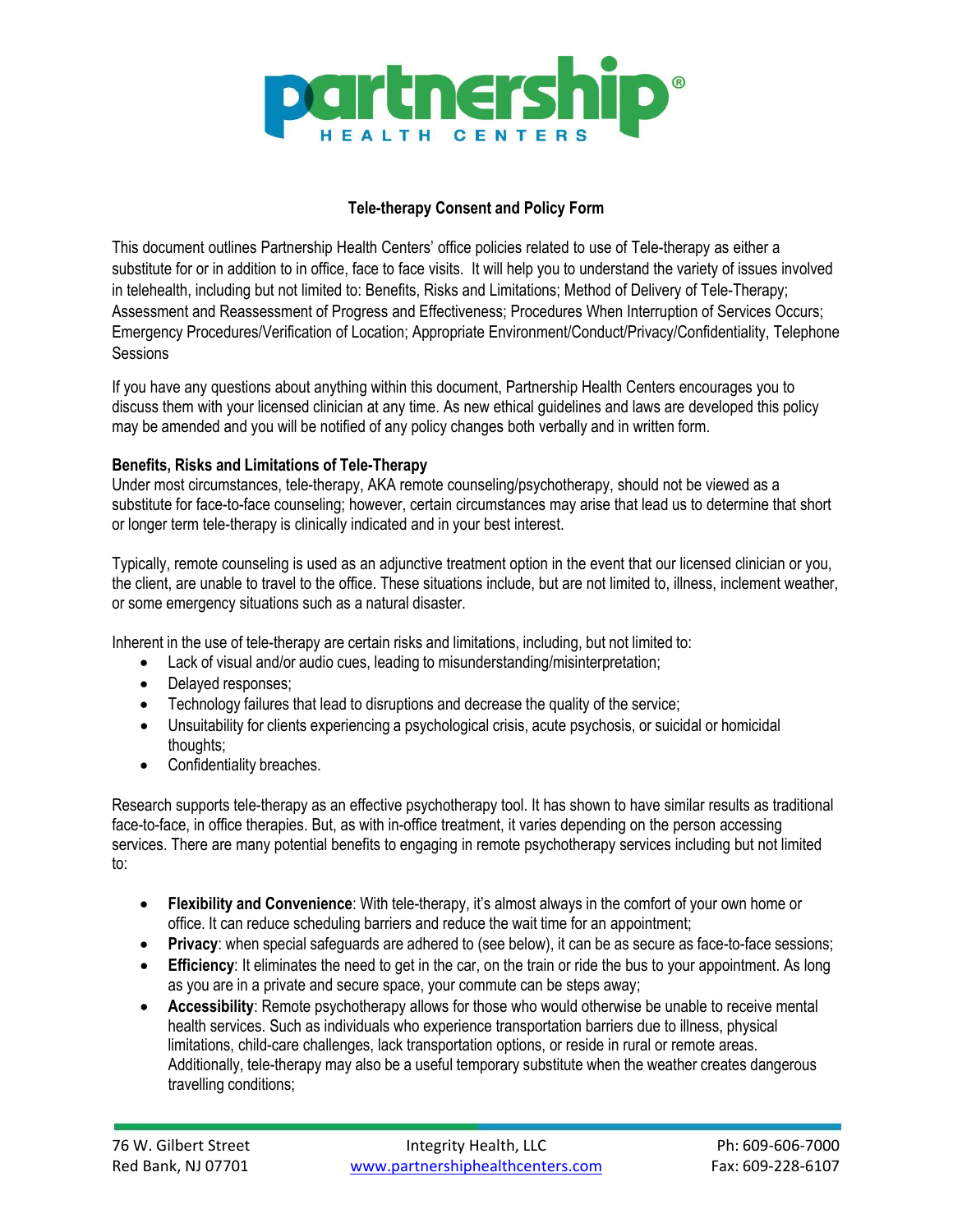

### **Assessment and Reassessment of Progress and Effectiveness**

As with face-to-face, in office treatment, your remote psychotherapy treatment plan will be individualized and will be assessed/reassessed on a regular basis. We need to carefully monitor the effectiveness of the treatment platform and evaluate your overall progress. As with your face-to-face, in office visits, our licensed clinician may ask you to complete brief questionnaires/assessments about your thoughts, feelings and behaviors. Homework may be assigned on a more regular basis in order to supplement the work we are doing remotely.

## **Method of Delivery of Tele-Therapy**

Tele-therapy with Partnership Health Center will be provided through a HIPAA Compliant, synchronous, videoconferencing platform. There will be no fee for clients to utilize these platforms.

#### **Logging in**

You will be sent a link. In some cases, you may need to click on the camera, microphone, and audio icon to set up your camera, microphone, and speakers. Most computers, tablets and smartphones will automatically detect its internal camera, microphone, and speaker. If there is any difficulty you can call your clinician who will guide you through the steps to connect to them. We suggest that you sign on at least 5 minutes prior to your session start time. You are responsible for initiating the connection with our licensed clinician at the time of your session.

## **Testing out your device, internet browser, etc.**

We recommend you attempt to connect your device ahead of time to get familiar with how your device operates and to avoid unnecessary time spent with your clinician. Your licensed clinician will be available to connect with you ahead of time during your first session, so if you have any difficulty, it can be addressed then. There are multiple videos and articles to help you better understand each videoconferencing platform. You can also test your device by following the directions on each platform.

Before our first scheduled session using a videoconferencing platform, we will schedule a time (5 minutes or less) to briefly test it out in the event that we need to troubleshoot any technical issues. In the past, these are the issues that have arisen and what is recommended to rectify them:

- Internet browser connectivity issues
- Choppy or frozen screen: find a location that is close to your internet router. You may need to find a space that consistently gets good reception;
- Low/no volume: make sure that your volume button on your device is turned on and all the way up;
- No picture: your camera access is turned off.

## **Procedures When Interruption of Services Occurs**

In the event that technology fails or a disruption or decrease in the quality of the session occurs while we are engaged in remote psychotherapy, we may decide that it is best to discontinue the telehealth session. If this occurs, we agree that you can contact your clinician and re-start the session. If your clinician doesn't hear from you, he/she will contact you by telephone to discuss options. Therefore, it is recommended that you always have a phone available to you and that I am advised of the best number to reach you at the outset of each session. These options may include:

- ending the treatment session;
- trying to re-connect to the video-conferencing platform;
- continuing the session by phone;
- MEET IN PERSON.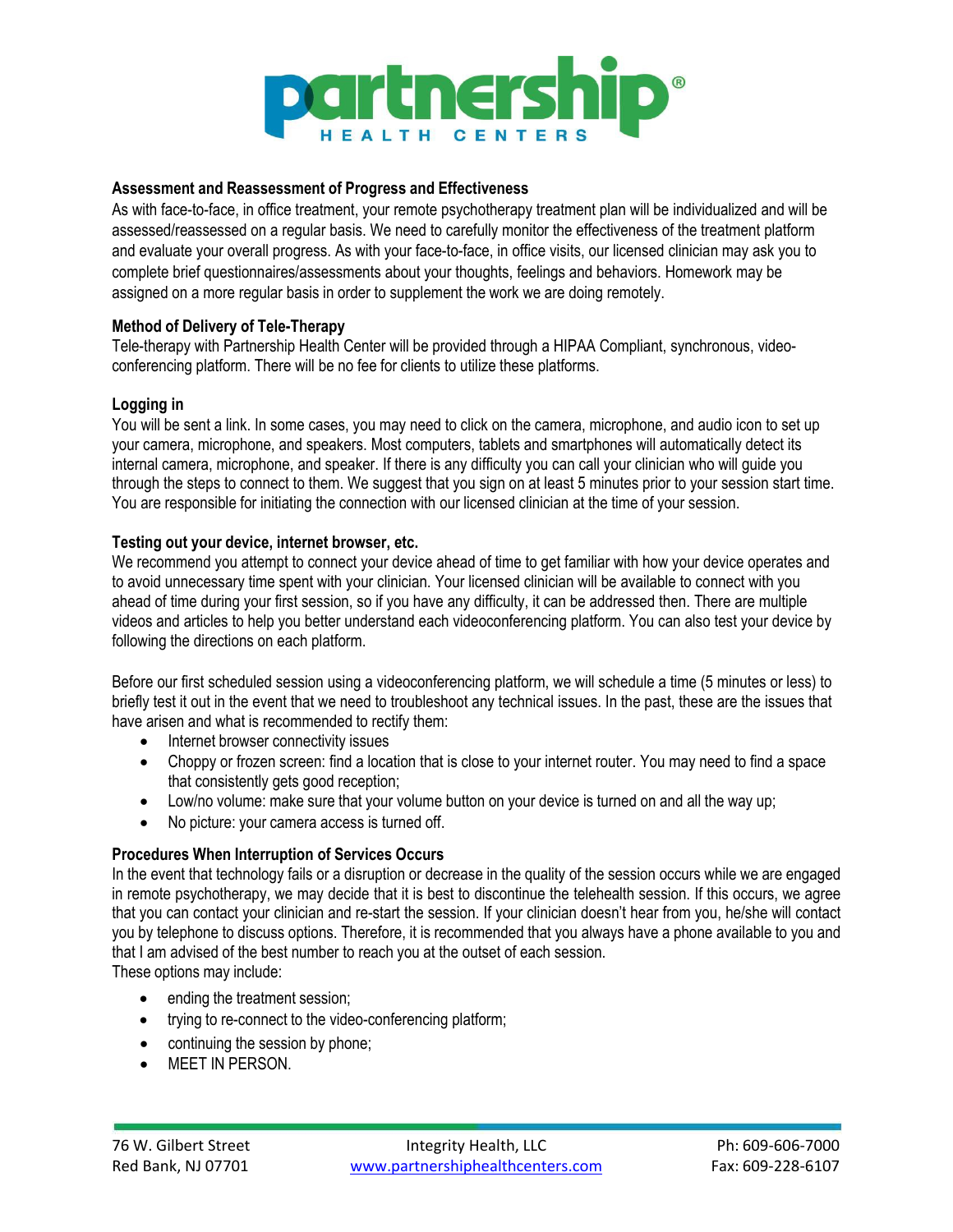

## **Emergency Procedures/Verification of Location**

Your safety is our primary concern. As such, your licensed clinician will want to know the location (address) in which you are during our session. Your licensed clinician will ask you to provide this information each time, but if your clinician neglects to ask you, we request that you inform your clinician of your current location. We are requiring this information in the event that your clinician has reason to believe that you are experiencing an emergency and they need to assist you in receiving immediate, life-saving care. In addition to providing your licensed clinician with your location at the outset of each remote session, you agree to provide your clinician with the name and contact information of a person whom your clinician is permitted to contact in the case that they have reason to believe you are at imminent risk.

Depending on your clinician's clinical, professional assessment of risk, your clinician may be required to verify that your emergency contact person is able and willing to go to your location in the event of an emergency, and if necessary, call 911 and/or transport you to a hospital. In addition, your clinician may assess, and therefore require, that you create a safe environment at your location during the entire time that you are in treatment with your licensed clinician. This may mean disposing of all firearms and excess medication from your location.

## **Appropriate Environment/Conduct/Privacy/Confidentiality**

Clients and Partnership Health Center both agree to:

- Avoid using mind altering substances during/prior to session;
- Dress appropriately:
- Conduct the session in an suitable room, such as a kitchen, living room or office (not a bedroom);
- Be in a private, confidential and secure location (closed door) in order to preserve confidentiality;
- Refrain from having any other individuals present in in the room or online while the remote session is being conducted;
- Not having anyone else participate in the session unless it has been previously agreed upon prior to the start of the session;
- Not conduct other activities while in engaged in a remote psychotherapy session, such as driving, cooking, texting or working;
- Not audio or video record sessions without first obtaining Partnership Health Center's explicit, written consent;
- Client to be located in the state of New Jersey;
- Clinician to be licensed in the state of New Jersey;
- If you are living in a long-term care facility, please find a private place to meet with your clinician away from roommates, staff, and other personnel. In the event that you can't find a private setting or are unable to access one, a headset is recommended. Please discuss this with your clinician and they will attempt to make such arrangements;
- In circumstances where you are unable to have privacy, you are free to communicate to your clinician that you want the session either stopped or completely terminated.

#### **Telephone Sessions**

The telephone is considered an asynchronous telecommunication platform and therefore does not meet the criteria for tele-therapy. Please discuss the option of telephone sessions with your clinician if you do not feel comfortable with or are unable to participate in tele-therapy using a computer, phone etc.

#### **CONCLUSION**

Thank you for taking the time to review Partnership Health Center's **Use/Consent of Tele-therapy Policy** If you have questions or concerns about any of these policies and procedures or how our video-conferencing platforms work, we encourageyou to bring them to your clinician's attention so that you can discuss them.

| 76 W. Gilbert Street | Integrity Health, LLC            | Ph: 609-606-7000  |
|----------------------|----------------------------------|-------------------|
| Red Bank, NJ 07701   | www.partnershiphealthcenters.com | Fax: 609-228-6107 |